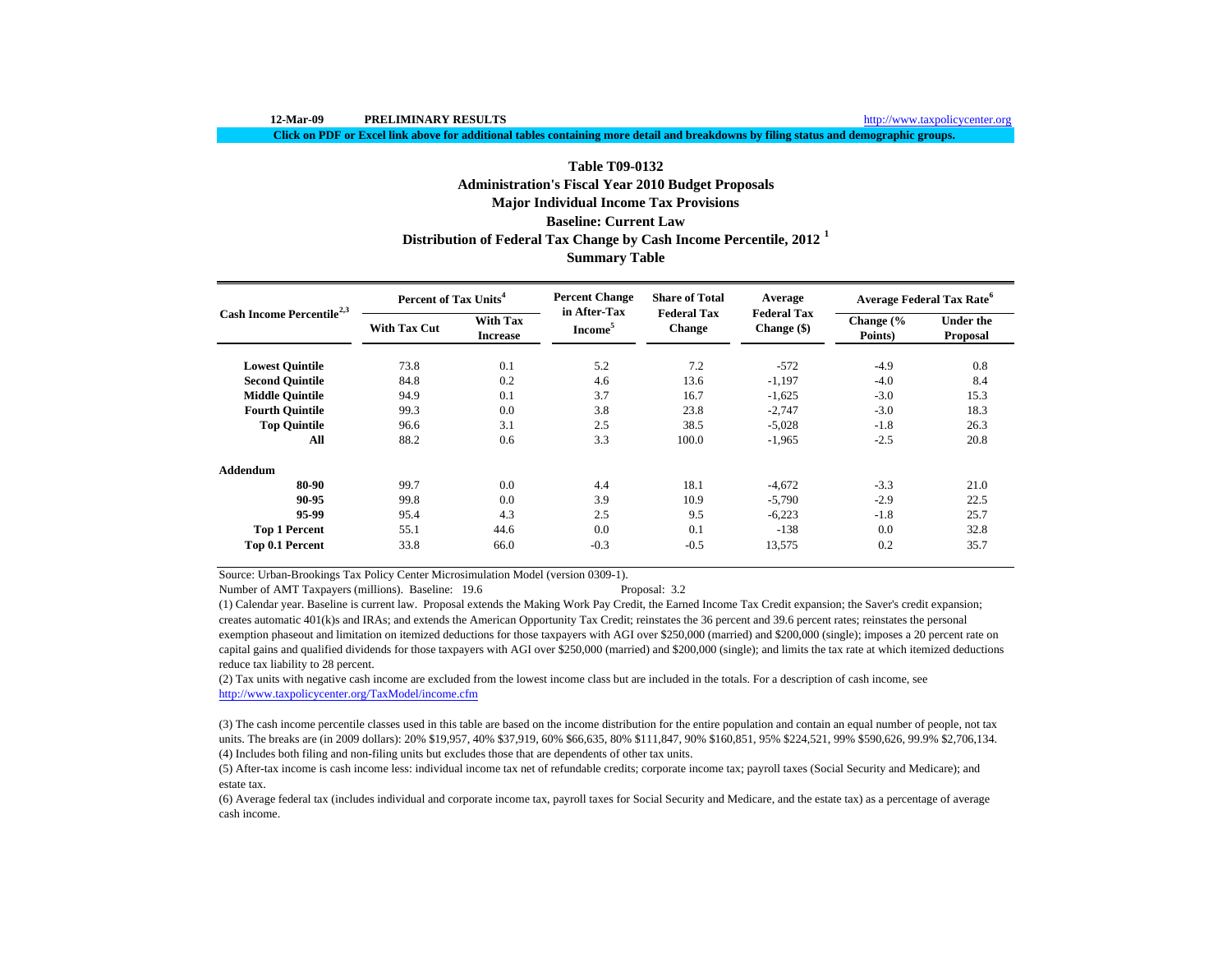### **Baseline: Current Law Distribution of Federal Tax Change by Cash Income Percentile, 2012 1 Table T09-0132Administration's Fiscal Year 2010 Budget Proposals Major Individual Income Tax Provisions Detail Table**

| Cash Income Percentile <sup>2,3</sup> | Percent of Tax Units <sup>4</sup> |                                    | <b>Percent Change</b>               | <b>Share of Total</b>               | <b>Average Federal Tax Change</b> |         | <b>Share of Federal Taxes</b> |                              | Average Federal Tax Rate <sup>6</sup> |                              |
|---------------------------------------|-----------------------------------|------------------------------------|-------------------------------------|-------------------------------------|-----------------------------------|---------|-------------------------------|------------------------------|---------------------------------------|------------------------------|
|                                       | <b>With Tax Cut</b>               | <b>With Tax</b><br><b>Increase</b> | in After-Tax<br>Income <sup>5</sup> | <b>Federal Tax</b><br><b>Change</b> | <b>Dollars</b>                    | Percent | Change (%<br>Points)          | <b>Under the</b><br>Proposal | Change (%<br>Points)                  | <b>Under the</b><br>Proposal |
| <b>Lowest Quintile</b>                | 73.8                              | 0.1                                | 5.2                                 | 7.2                                 | $-572$                            | $-85.3$ | $-0.8$                        | 0.2                          | $-4.9$                                | 0.8                          |
| <b>Second Quintile</b>                | 84.8                              | 0.2                                | 4.6                                 | 13.6                                | $-1,197$                          | $-32.4$ | $-1.1$                        | 3.5                          | $-4.0$                                | 8.4                          |
| <b>Middle Quintile</b>                | 94.9                              | 0.1                                | 3.7                                 | 16.7                                | $-1,625$                          | $-16.5$ | $-0.7$                        | 10.3                         | $-3.0$                                | 15.3                         |
| <b>Fourth Quintile</b>                | 99.3                              | 0.0                                | 3.8                                 | 23.8                                | $-2,747$                          | $-14.1$ | $-0.7$                        | 17.6                         | $-3.0$                                | 18.3                         |
| <b>Top Quintile</b>                   | 96.6                              | 3.1                                | 2.5                                 | 38.5                                | $-5,028$                          | $-6.4$  | 3.2                           | 68.3                         | $-1.8$                                | 26.3                         |
| All                                   | 88.2                              | 0.6                                | 3.3                                 | 100.0                               | $-1,965$                          | $-10.8$ | 0.0                           | 100.0                        | $-2.5$                                | 20.8                         |
| Addendum                              |                                   |                                    |                                     |                                     |                                   |         |                               |                              |                                       |                              |
| 80-90                                 | 99.7                              | 0.0                                | 4.4                                 | 18.1                                | $-4.672$                          | $-13.8$ | $-0.5$                        | 13.8                         | $-3.3$                                | 21.0                         |
| 90-95                                 | 99.8                              | 0.0                                | 3.9                                 | 10.9                                | $-5,790$                          | $-11.5$ | $-0.1$                        | 10.2                         | $-2.9$                                | 22.5                         |
| 95-99                                 | 95.4                              | 4.3                                | 2.5                                 | 9.5                                 | $-6,223$                          | $-6.5$  | 0.8                           | 16.4                         | $-1.8$                                | 25.7                         |
| <b>Top 1 Percent</b>                  | 55.1                              | 44.6                               | 0.0                                 | 0.1                                 | $-138$                            | 0.0     | 3.0                           | 28.0                         | 0.0                                   | 32.8                         |
| <b>Top 0.1 Percent</b>                | 33.8                              | 66.0                               | $-0.3$                              | $-0.5$                              | 13,575                            | 0.5     | 1.6                           | 14.1                         | 0.2                                   | 35.7                         |

# **Baseline Distribution of Income and Federal Taxes**

**by Cash Income Percentile, 2012 1**

| Cash Income Percentile <sup>2,3</sup> |                              | Tax Units <sup>4</sup>  | Average<br><b>Income</b> | Average<br><b>Federal Tax</b> | Average After-                       | Average<br><b>Federal Tax</b> | <b>Share of Pre-</b><br><b>Tax Income</b> | <b>Share of Post-</b><br><b>Tax Income</b> | Share of<br><b>Federal Taxes</b> |
|---------------------------------------|------------------------------|-------------------------|--------------------------|-------------------------------|--------------------------------------|-------------------------------|-------------------------------------------|--------------------------------------------|----------------------------------|
|                                       | <b>Number</b><br>(thousands) | <b>Percent of Total</b> | (Dollars)                | <b>Burden</b><br>(Dollars)    | Tax Income <sup>5</sup><br>(Dollars) | Rate <sup>6</sup>             | <b>Percent of Total</b>                   | <b>Percent of Total</b>                    | <b>Percent of Total</b>          |
| <b>Lowest Quintile</b>                | 39,109                       | 24.9                    | 11,727                   | 671                           | 11,056                               | 5.7                           | 3.7                                       | 4.6                                        | 0.9                              |
| <b>Second Quintile</b>                | 35,235                       | 22.4                    | 29,685                   | 3.696                         | 25,988                               | 12.5                          | 8.5                                       | 9.8                                        | 4.6                              |
| <b>Middle Quintile</b>                | 31,797                       | 20.2                    | 53,843                   | 9,863                         | 43.980                               | 18.3                          | 14.0                                      | 14.9                                       | 11.0                             |
| <b>Fourth Quintile</b>                | 26.816                       | 17.1                    | 91,347                   | 19.467                        | 71.880                               | 21.3                          | 20.0                                      | 20.5                                       | 18.3                             |
| <b>Top Quintile</b>                   | 23,648                       | 15.0                    | 279,733                  | 78,501                        | 201,232                              | 28.1                          | 54.0                                      | 50.7                                       | 65.1                             |
| All                                   | 157,316                      | 100.0                   | 77,851                   | 18,131                        | 59,720                               | 23.3                          | 100.0                                     | 100.0                                      | 100.0                            |
| Addendum                              |                              |                         |                          |                               |                                      |                               |                                           |                                            |                                  |
| 80-90                                 | 11.954                       | 7.6                     | 139,760                  | 33,949                        | 105,810                              | 24.3                          | 13.6                                      | 13.5                                       | 14.2                             |
| 90-95                                 | 5,808                        | 3.7                     | 197,580                  | 50,261                        | 147,320                              | 25.4                          | 9.4                                       | 9.1                                        | 10.2                             |
| 95-99                                 | 4.701                        | 3.0                     | 346,049                  | 95,151                        | 250,898                              | 27.5                          | 13.3                                      | 12.6                                       | 15.7                             |
| <b>Top 1 Percent</b>                  | 1.185                        | 0.8                     | 1.831.745                | 600.423                       | 1,231,322                            | 32.8                          | 17.7                                      | 15.5                                       | 24.9                             |
| Top 0.1 Percent                       | 120                          | 0.1                     | 8,392,568                | 2,984,078                     | 5,408,490                            | 35.6                          | 8.2                                       | 6.9                                        | 12.5                             |

Source: Urban-Brookings Tax Policy Center Microsimulation Model (version 0309-1).

Number of AMT Taxpayers (millions). Baseline: 19.6 Proposal: 3.2

(2) Tax units with negative cash income are excluded from the lowest income class but are included in the totals. For a description of cash income, see http://www.taxpolicycenter.org/TaxModel/income.cfm (1) Calendar year. Baseline is current law. Proposal extends the Making Work Pay Credit, the Earned Income Tax Credit expansion; the Saver's credit expansion; creates automatic 401(k)s and IRAs; and extends the American Opportunity Tax Credit; reinstates the 36 percent and 39.6 percent rates; reinstates the personal exemption phaseout and limitation on itemized deductions for those taxpayers with AGI over \$250,000 (married) and \$200,000 ( imposes a 20 percent rate on capital gains and qualified dividends for those taxpayers with AGI over \$250,000 (married) and \$200,000 (single); and limits the tax rate at which itemized deductions reduce tax liability to 28

(3) The cash income percentile classes used in this table are based on the income distribution for the entire population and contain an equal number of people, not tax units. The breaks are (in 2009 dollars): 20% \$19,957, \$37,919, 60% \$66,635, 80% \$111,847, 90% \$160,851, 95% \$224,521, 99% \$590,626, 99.9% \$2,706,134.

(4) Includes both filing and non-filing units but excludes those that are dependents of other tax units.

(5) After-tax income is cash income less: individual income tax net of refundable credits; corporate income tax; payroll taxes (Social Security and Medicare); and estate tax.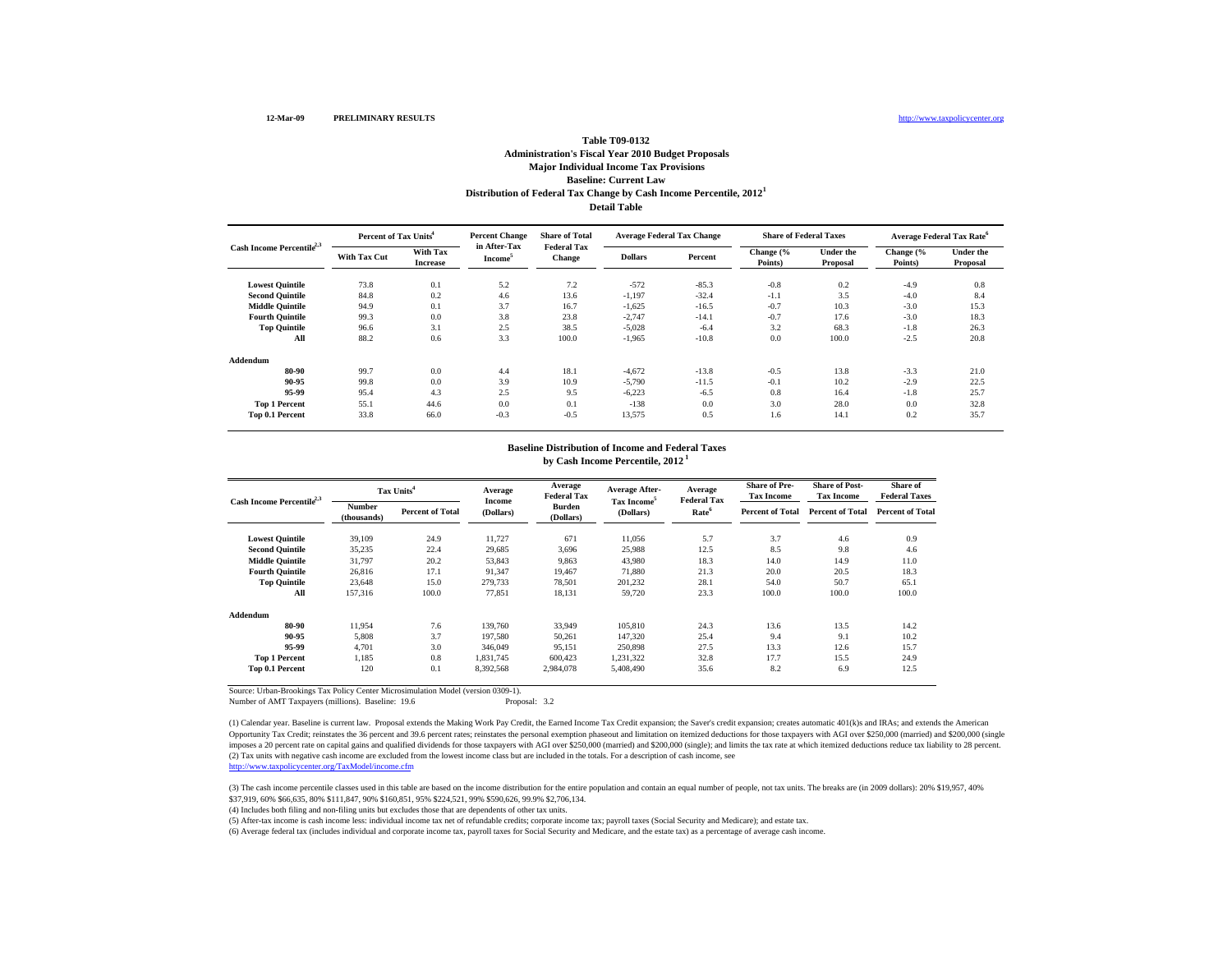### **Baseline: Current Law Distribution of Federal Tax Change by Cash Income Percentile Adjusted for Family Size, 2012 1 Table T09-0132Administration's Fiscal Year 2010 Budget Proposals Major Individual Income Tax Provisions Detail Table**

|                                       | Percent of Tax Units <sup>4</sup> |                                    | <b>Percent Change</b><br>in After-Tax | <b>Share of Total</b>               |                | <b>Average Federal Tax Change</b> | <b>Share of Federal Taxes</b> |                              | <b>Average Federal Tax Rate<sup>6</sup></b> |                              |
|---------------------------------------|-----------------------------------|------------------------------------|---------------------------------------|-------------------------------------|----------------|-----------------------------------|-------------------------------|------------------------------|---------------------------------------------|------------------------------|
| Cash Income Percentile <sup>2,3</sup> | <b>With Tax Cut</b>               | <b>With Tax</b><br><b>Increase</b> | Income <sup>5</sup>                   | <b>Federal Tax</b><br><b>Change</b> | <b>Dollars</b> | Percent                           | Change (%<br>Points)          | <b>Under the</b><br>Proposal | Change $\frac{6}{6}$<br>Points)             | <b>Under the</b><br>Proposal |
| <b>Lowest Quintile</b>                | 77.1                              | 0.0                                | 7.2                                   | 8.0                                 | $-766$         | $-284.8$                          | $-0.9$                        | $-0.6$                       | $-7.0$                                      | $-4.5$                       |
| <b>Second Quintile</b>                | 80.3                              | 0.3                                | 5.1                                   | 12.9                                | $-1,232$       | $-40.6$                           | $-1.2$                        | 2.3                          | $-4.6$                                      | 6.7                          |
| <b>Middle Ouintile</b>                | 90.0                              | 0.1                                | 4.0                                   | 16.0                                | $-1,574$       | $-19.4$                           | $-0.9$                        | 8.1                          | $-3.3$                                      | 13.8                         |
| <b>Fourth Ouintile</b>                | 98.7                              | 0.0                                | 3.8                                   | 23.5                                | $-2,414$       | $-14.5$                           | $-0.7$                        | 16.9                         | $-3.0$                                      | 17.8                         |
| <b>Top Quintile</b>                   | 97.1                              | 2.4                                | 2.4                                   | 39.4                                | $-4,025$       | $-6.1$                            | 3.7                           | 73.2                         | $-1.7$                                      | 26.0                         |
| All                                   | 88.2                              | 0.6                                | 3.3                                   | 100.0                               | $-1,965$       | $-10.8$                           | 0.0                           | 100.0                        | $-2.5$                                      | 20.8                         |
| Addendum                              |                                   |                                    |                                       |                                     |                |                                   |                               |                              |                                             |                              |
| 80-90                                 | 99.5                              | 0.0                                | 3.8                                   | 17.1                                | $-3,464$       | $-12.2$                           | $-0.2$                        | 15.0                         | $-2.9$                                      | 21.0                         |
| 90-95                                 | 99.4                              | 0.0                                | 3.6                                   | 11.3                                | $-4,587$       | $-10.7$                           | 0.0                           | 11.5                         | $-2.7$                                      | 22.7                         |
| 95-99                                 | 96.8                              | 2.8                                | 2.6                                   | 10.6                                | $-5,523$       | $-6.9$                            | 0.8                           | 17.6                         | $-1.9$                                      | 25.4                         |
| <b>Top 1 Percent</b>                  | 60.0                              | 39.5                               | 0.1                                   | 0.4                                 | $-781$         | $-0.2$                            | 3.1                           | 29.1                         | $-0.1$                                      | 32.6                         |
| Top 0.1 Percent                       | 36.4                              | 63.3                               | $-0.2$                                | $-0.5$                              | 10,792         | 0.4                               | 1.6                           | 14.7                         | 0.2                                         | 35.6                         |

#### **Baseline Distribution of Income and Federal Taxes**

**by Cash Income Percentile Adjusted for Family Size, 2012 1**

| Cash Income Percentile <sup>2,3</sup> |                       | Tax Units <sup>4</sup>  | Average<br><b>Income</b> | Average<br><b>Federal Tax</b> | Average After-                       | Average<br><b>Federal Tax</b> | <b>Share of Pre-</b><br><b>Tax Income</b> | <b>Share of Post-</b><br><b>Tax Income</b> | Share of<br><b>Federal Taxes</b> |
|---------------------------------------|-----------------------|-------------------------|--------------------------|-------------------------------|--------------------------------------|-------------------------------|-------------------------------------------|--------------------------------------------|----------------------------------|
|                                       | Number<br>(thousands) | <b>Percent of Total</b> | (Dollars)                | <b>Burden</b><br>(Dollars)    | Tax Income <sup>5</sup><br>(Dollars) | Rate <sup>6</sup>             | <b>Percent of Total</b>                   | <b>Percent of Total</b>                    | <b>Percent of Total</b>          |
| <b>Lowest Quintile</b>                | 32,338                | 20.6                    | 10,962                   | 269                           | 10.693                               | 2.5                           | 2.9                                       | 3.7                                        | 0.3                              |
| <b>Second Quintile</b>                | 32,399                | 20.6                    | 27,043                   | 3.036                         | 24,007                               | 11.2                          | 7.2                                       | 8.3                                        | 3.5                              |
| <b>Middle Quintile</b>                | 31,437                | 20.0                    | 47,482                   | 8,118                         | 39,364                               | 17.1                          | 12.2                                      | 13.2                                       | 9.0                              |
| <b>Fourth Ouintile</b>                | 30,153                | 19.2                    | 79,882                   | 16,663                        | 63,218                               | 20.9                          | 19.7                                      | 20.3                                       | 17.6                             |
| <b>Top Quintile</b>                   | 30,278                | 19.3                    | 236,122                  | 65,519                        | 170,603                              | 27.8                          | 58.4                                      | 55.0                                       | 69.6                             |
| All                                   | 157,316               | 100.0                   | 77,851                   | 18,131                        | 59,720                               | 23.3                          | 100.0                                     | 100.0                                      | 100.0                            |
| Addendum                              |                       |                         |                          |                               |                                      |                               |                                           |                                            |                                  |
| 80-90                                 | 15,269                | 9.7                     | 119.425                  | 28,486                        | 90,940                               | 23.9                          | 14.9                                      | 14.8                                       | 15.3                             |
| 90-95                                 | 7,622                 | 4.9                     | 168,851                  | 42,886                        | 125,965                              | 25.4                          | 10.5                                      | 10.2                                       | 11.5                             |
| 95-99                                 | 5,955                 | 3.8                     | 296.127                  | 80,644                        | 215,483                              | 27.2                          | 14.4                                      | 13.7                                       | 16.8                             |
| <b>Top 1 Percent</b>                  | 1,432                 | 0.9                     | 1,589,334                | 518,082                       | 1,071,252                            | 32.6                          | 18.6                                      | 16.3                                       | 26.0                             |
| Top 0.1 Percent                       | 142                   | 0.1                     | 7,406,757                | 2,622,066                     | 4,784,692                            | 35.4                          | 8.6                                       | 7.2                                        | 13.0                             |

Source: Urban-Brookings Tax Policy Center Microsimulation Model (version 0309-1).

Number of AMT Taxpayers (millions). Baseline: 19.6 Proposal: 3.2

(2) Tax units with negative cash income are excluded from the lowest income class but are included in the totals. For a description of cash income, see http://www.taxpolicycenter.org/TaxModel/income.cfm (1) Calendar year. Baseline is current law. Proposal extends the Making Work Pay Credit, the Earned Income Tax Credit expansion; the Saver's credit expansion; creates automatic 401(k)s and IRAs; and extends the American Opportunity Tax Credit; reinstates the 36 percent and 39.6 percent rates; reinstates the personal exemption phaseout and limitation on itemized deductions for those taxpayers with AGI over \$250,000 (married) and \$200,000 ( imposes a 20 percent rate on capital gains and qualified dividends for those taxpayers with AGI over \$250,000 (married) and \$200,000 (single); and limits the tax rate at which itemized deductions reduce tax liability to 28

(3) The cash income percentile classes used in this table are based on the income distribution for the entire population and contain an equal number of people, not tax units. The incomes used are adjusted for family size b the square root of the number of people in the tax unit. The resulting percentile breaks are (in 2009 dollars): 20% \$13,636, 40% \$25,075, 60% \$42,597, 80% \$68,949, 90% \$68,949, 90% \$98,059, 95% \$138,184, 99% \$356,154, 99.9 \$1,639,811.

(4) Includes both filing and non-filing units but excludes those that are dependents of other tax units.

(5) After-tax income is cash income less: individual income tax net of refundable credits; corporate income tax; payroll taxes (Social Security and Medicare); and estate tax.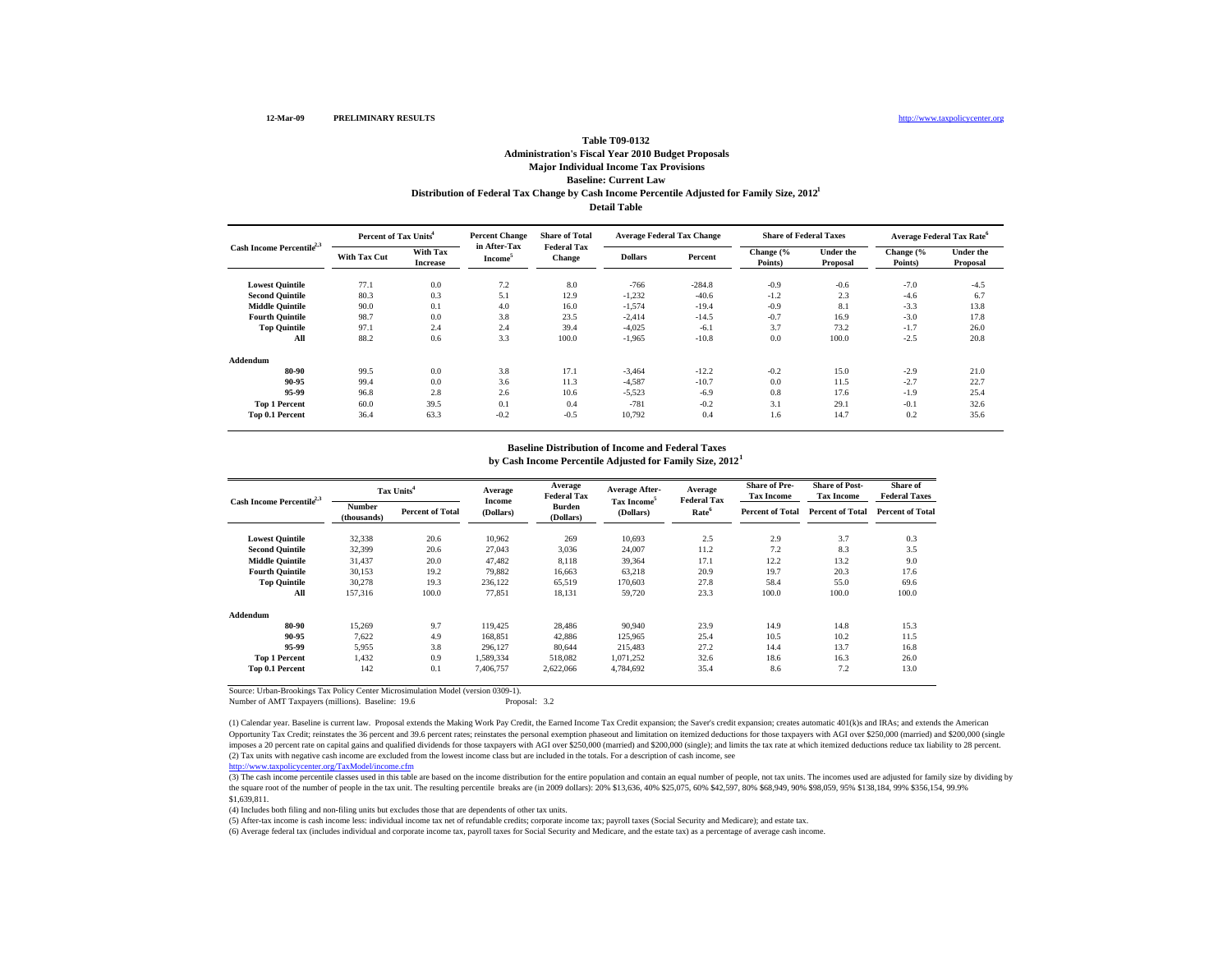# **Baseline: Current Law Distribution of Federal Tax Change by Cash Income Percentile Adjusted for Family Size, 2012 <sup>1</sup> Table T09-0132Administration's Fiscal Year 2010 Budget Proposals Major Individual Income Tax Provisions Detail Table - Single Tax Units**

| Cash Income Percentile <sup>2,3</sup> | Percent of Tax Units <sup>4</sup> |                             | <b>Percent Change</b>               | <b>Share of Total</b>               |                | <b>Average Federal Tax Change</b> |                      | <b>Share of Federal Taxes</b> | <b>Average Federal Tax Rate<sup>6</sup></b> |                              |
|---------------------------------------|-----------------------------------|-----------------------------|-------------------------------------|-------------------------------------|----------------|-----------------------------------|----------------------|-------------------------------|---------------------------------------------|------------------------------|
|                                       | <b>With Tax Cut</b>               | With Tax<br><b>Increase</b> | in After-Tax<br>Income <sup>5</sup> | <b>Federal Tax</b><br><b>Change</b> | <b>Dollars</b> | Percent                           | Change (%<br>Points) | <b>Under the</b><br>Proposal  | Change (%<br>Points)                        | <b>Under the</b><br>Proposal |
| <b>Lowest Quintile</b>                | 72.2                              | 0.0                         | 4.9                                 | 10.0                                | $-364$         | $-53.8$                           | $-0.8$               | 0.8                           | $-4.5$                                      | 3.9                          |
| <b>Second Quintile</b>                | 70.4                              | 0.4                         | 3.2                                 | 14.7                                | $-574$         | $-22.8$                           | $-0.9$               | 4.7                           | $-2.8$                                      | 9.4                          |
| <b>Middle Quintile</b>                | 87.5                              | 0.1                         | 2.8                                 | 19.4                                | $-820$         | $-13.2$                           | $-0.6$               | 12.1                          | $-2.3$                                      | 15.4                         |
| <b>Fourth Quintile</b>                | 98.4                              | 0.0                         | 2.4                                 | 20.5                                | $-1,083$       | $-8.6$                            | 0.0                  | 20.6                          | $-1.9$                                      | 20.0                         |
| <b>Top Quintile</b>                   | 97.8                              | 1.5                         | 2.1                                 | 35.3                                | $-2,270$       | $-5.1$                            | 2.3                  | 61.6                          | $-1.5$                                      | 27.2                         |
| All                                   | 82.8                              | 0.3                         | 2.6                                 | 100.0                               | $-895$         | $-8.6$                            | 0.0                  | 100.0                         | $-2.0$                                      | 20.9                         |
| Addendum                              |                                   |                             |                                     |                                     |                |                                   |                      |                               |                                             |                              |
| 80-90                                 | 99.4                              | 0.0                         | 2.6                                 | 14.0                                | $-1,700$       | $-7.9$                            | 0.1                  | 15.6                          | $-2.0$                                      | 23.2                         |
| 90-95                                 | 99.0                              | 0.0                         | 2.7                                 | 9.2                                 | $-2,372$       | $-7.3$                            | 0.2                  | 11.0                          | $-2.0$                                      | 24.6                         |
| 95-99                                 | 98.2                              | 1.0                         | 2.6                                 | 11.2                                | $-3,908$       | $-6.7$                            | 0.3                  | 14.6                          | $-1.9$                                      | 26.1                         |
| <b>Top 1 Percent</b>                  | 66.0                              | 33.4                        | 0.2                                 | 1.0                                 | $-1,645$       | $-0.5$                            | 1.7                  | 20.5                          | $-0.2$                                      | 34.7                         |
| Top 0.1 Percent                       | 37.1                              | 62.3                        | $-0.2$                              | $-0.3$                              | 6,112          | 0.3                               | 0.9                  | 9.9                           | 0.1                                         | 38.6                         |

# **Baseline Distribution of Income and Federal Taxes**

**by Cash Income Percentile Adjusted for Family Size, 2012 <sup>1</sup>**

| Cash Income Percentile <sup>2,3</sup> | Tax Units <sup>4</sup> |                     | Average             | Average<br><b>Federal Tax</b> | <b>Average After-</b>                | Average<br><b>Federal Tax</b> | <b>Share of Pre-</b><br><b>Tax Income</b> | <b>Share of Post-</b><br><b>Tax Income</b> | Share of<br><b>Federal Taxes</b> |
|---------------------------------------|------------------------|---------------------|---------------------|-------------------------------|--------------------------------------|-------------------------------|-------------------------------------------|--------------------------------------------|----------------------------------|
|                                       | Number<br>(thousands)  | Percent of<br>Total | Income<br>(Dollars) | <b>Burden</b><br>(Dollars)    | Tax Income <sup>5</sup><br>(Dollars) | Rate <sup>6</sup>             | Percent of<br><b>Total</b>                | Percent of<br>Total                        | Percent of<br>Total              |
| <b>Lowest Quintile</b>                | 16,855                 | 24.6                | 8,088               | 676                           | 7,413                                | 8.4                           | 4.4                                       | 5.2                                        | 1.6                              |
| <b>Second Ouintile</b>                | 15,642                 | 22.8                | 20,751              | 2,524                         | 18.227                               | 12.2                          | 10.5                                      | 11.9                                       | 5.6                              |
| <b>Middle Quintile</b>                | 14,507                 | 21.2                | 35,163              | 6,232                         | 28.932                               | 17.7                          | 16.5                                      | 17.6                                       | 12.8                             |
| <b>Fourth Quintile</b>                | 11,601                 | 16.9                | 57,652              | 12,607                        | 45.045                               | 21.9                          | 21.6                                      | 21.9                                       | 20.6                             |
| <b>Top Quintile</b>                   | 9.540                  | 13.9                | 153,955             | 44,125                        | 109,830                              | 28.7                          | 47.4                                      | 43.9                                       | 59.4                             |
| All                                   | 68,506                 | 100.0               | 45,237              | 10,354                        | 34,883                               | 22.9                          | 100.0                                     | 100.0                                      | 100.0                            |
| Addendum                              |                        |                     |                     |                               |                                      |                               |                                           |                                            |                                  |
| 80-90                                 | 5,053                  | 7.4                 | 86,100              | 21,636                        | 64.464                               | 25.1                          | 14.0                                      | 13.6                                       | 15.4                             |
| 90-95                                 | 2,377                  | 3.5                 | 121.430             | 32,297                        | 89.133                               | 26.6                          | 9.3                                       | 8.9                                        | 10.8                             |
| 95-99                                 | 1.749                  | 2.6                 | 207.161             | 57,963                        | 149.198                              | 28.0                          | 11.7                                      | 10.9                                       | 14.3                             |
| <b>Top 1 Percent</b>                  | 362                    | 0.5                 | 1,058,983           | 369,316                       | 689,667                              | 34.9                          | 12.4                                      | 10.4                                       | 18.8                             |
| Top 0.1 Percent                       | 31                     | 0.1                 | 5,306,728           | 2,041,697                     | 3,265,032                            | 38.5                          | 5.4                                       | 4.3                                        | 9.0                              |

Source: Urban-Brookings Tax Policy Center Microsimulation Model (version 0309-1).

(1) Calendar year. Baseline is current law. Proposal extends the Making Work Pay Credit, the Earned Income Tax Credit expansion; the Saver's credit expansion; creates automatic 401(k)s and IRAs; and extends the American Opportunity Tax Credit; reinstates the 36 percent and 39.6 percent rates; reinstates the personal exemption phaseout and limitation on itemized deductions for those taxpayers with AGI over \$250,000 (married) and \$200,000 (single); imposes a 20 percent rate on capital gains and qualified dividends for those taxpayers with AGI over \$250,000 (married) and \$200,000 (single); and limits the tax rate at which itemized deductions reduce tax liabi percent.

(2) Tax units with negative cash income are excluded from the lowest income class but are included in the totals. For a description of cash income, see

http://www.taxpolicycenter.org/TaxModel/income.cfm

(3) The cash income percentile classes used in this table are based on the income distribution for the entire population and contain an equal number of people, not tax units. The incomes used are adjusted for family size b by the square root of the number of people in the tax unit. The resulting percentile breaks are (in 2009 dollars): 20% \$13,636, 40% \$25,075, 60% \$42,597, 80% \$68,949, 90% \$98,059, 95% \$138,184, 99% \$356,154, 99.9% \$1,639,811.

(4) Includes both filing and non-filing units but excludes those that are dependents of other tax units.

(5) After-tax income is cash income less: individual income tax net of refundable credits; corporate income tax; payroll taxes (Social Security and Medicare); and estate tax.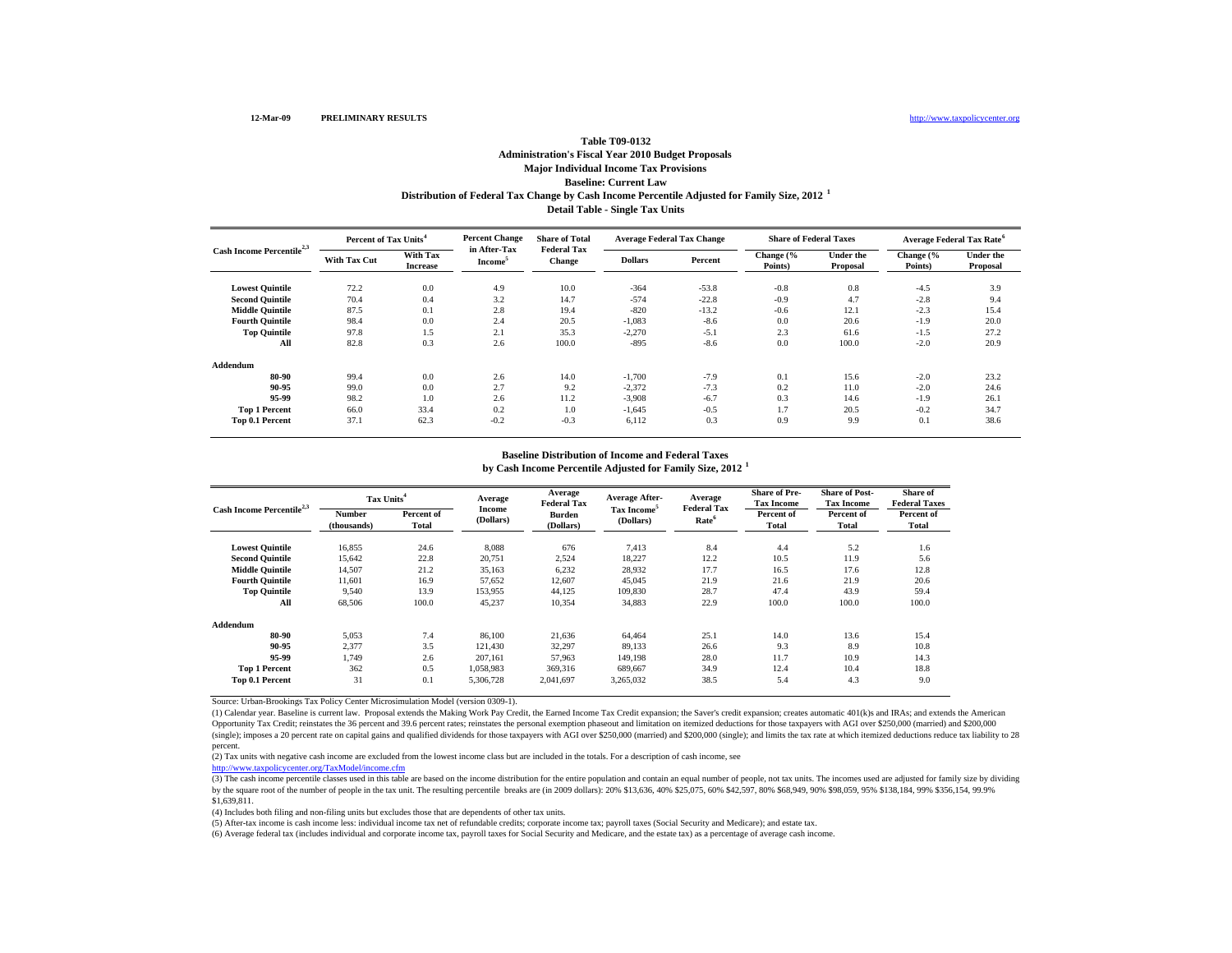# **Baseline: Current Law Distribution of Federal Tax Change by Cash Income Percentile Adjusted for Family Size, 2012 <sup>1</sup> Table T09-0132Administration's Fiscal Year 2010 Budget Proposals Major Individual Income Tax Provisions Detail Table - Married Tax Units Filing Jointly**

| Cash Income Percentile <sup>2,3</sup> | Percent of Tax Units <sup>4</sup> |                             | <b>Percent Change</b>               | <b>Share of Total</b>        | <b>Average Federal Tax Change</b> |          | <b>Share of Federal Taxes</b> |                              | Average Federal Tax Rate <sup>6</sup> |                              |
|---------------------------------------|-----------------------------------|-----------------------------|-------------------------------------|------------------------------|-----------------------------------|----------|-------------------------------|------------------------------|---------------------------------------|------------------------------|
|                                       | <b>With Tax Cut</b>               | With Tax<br><b>Increase</b> | in After-Tax<br>Income <sup>5</sup> | <b>Federal Tax</b><br>Change | <b>Dollars</b>                    | Percent  | Change (%<br>Points)          | <b>Under the</b><br>Proposal | Change (%<br>Points)                  | <b>Under the</b><br>Proposal |
| <b>Lowest Quintile</b>                | 72.4                              | 0.0                         | 8.9                                 | 4.2                          | $-1,233$                          | $-257.3$ | $-0.5$                        | $-0.3$                       | $-8.6$                                | $-5.2$                       |
| <b>Second Quintile</b>                | 83.9                              | 0.3                         | 6.6                                 | 8.7                          | $-2,011$                          | $-51.2$  | $-0.8$                        | 1.0                          | $-5.8$                                | 5.5                          |
| <b>Middle Quintile</b>                | 89.2                              | 0.2                         | 4.7                                 | 13.5                         | $-2,430$                          | $-24.1$  | $-0.9$                        | 5.0                          | $-3.9$                                | 12.3                         |
| <b>Fourth Quintile</b>                | 98.7                              | 0.0                         | 4.5                                 | 26.1                         | $-3,482$                          | $-17.6$  | $-1.2$                        | 14.4                         | $-3.6$                                | 16.7                         |
| <b>Top Quintile</b>                   | 96.8                              | 2.9                         | 2.5                                 | 47.4                         | $-5,028$                          | $-6.6$   | 3.4                           | 79.8                         | $-1.8$                                | 25.7                         |
| All                                   | 91.2                              | 1.0                         | 3.4                                 | 100.0                        | $-3,299$                          | $-10.5$  | 0.0                           | 100.0                        | $-2.6$                                | 21.8                         |
| Addendum                              |                                   |                             |                                     |                              |                                   |          |                               |                              |                                       |                              |
| 80-90                                 | 99.6                              | 0.0                         | 4.3                                 | 20.6                         | $-4,542$                          | $-14.0$  | $-0.6$                        | 14.9                         | $-3.3$                                | 20.1                         |
| 90-95                                 | 99.7                              | 0.0                         | 4.0                                 | 14.0                         | $-5,727$                          | $-11.9$  | $-0.2$                        | 12.2                         | $-3.0$                                | 22.1                         |
| 95-99                                 | 96.3                              | 3.5                         | 2.6                                 | 12.4                         | $-6,365$                          | $-7.0$   | 0.8                           | 19.6                         | $-1.9$                                | 25.2                         |
| <b>Top 1 Percent</b>                  | 58.3                              | 41.2                        | 0.1                                 | 0.4                          | $-802$                            | $-0.1$   | 3.4                           | 33.1                         | $-0.1$                                | 32.0                         |
| Top 0.1 Percent                       | 36.4                              | 63.4                        | $-0.2$                              | $-0.5$                       | 9,896                             | 0.4      | 1.8                           | 16.5                         | 0.1                                   | 34.9                         |

# **Baseline Distribution of Income and Federal Taxes**

**by Cash Income Percentile Adjusted for Family Size, 2012 <sup>1</sup>**

| Cash Income Percentile <sup>2,3</sup> | Tax Units <sup>4</sup>       |                     | Average             | Average<br><b>Federal Tax</b> | <b>Average After-</b>                | Average<br><b>Federal Tax</b> | <b>Share of Pre-</b><br><b>Tax Income</b> | <b>Share of Post-</b><br><b>Tax Income</b> | <b>Share of</b><br><b>Federal Taxes</b> |
|---------------------------------------|------------------------------|---------------------|---------------------|-------------------------------|--------------------------------------|-------------------------------|-------------------------------------------|--------------------------------------------|-----------------------------------------|
|                                       | <b>Number</b><br>(thousands) | Percent of<br>Total | Income<br>(Dollars) | <b>Burden</b><br>(Dollars)    | Tax Income <sup>5</sup><br>(Dollars) | Rate <sup>6</sup>             | Percent of<br><b>Total</b>                | Percent of<br>Total                        | Percent of<br>Total                     |
| <b>Lowest Quintile</b>                | 6,836                        | 11.1                | 14,389              | 479                           | 13,910                               | 3.3                           | 1.2                                       | 1.6                                        | 0.2                                     |
| <b>Second Ouintile</b>                | 8,755                        | 14.3                | 34,618              | 3.926                         | 30.692                               | 11.3                          | 3.8                                       | 4.5                                        | 1.8                                     |
| <b>Middle Quintile</b>                | 11.214                       | 18.3                | 62.026              | 10.077                        | 51.949                               | 16.3                          | 8.8                                       | 9.7                                        | 5.9                                     |
| <b>Fourth Quintile</b>                | 15,212                       | 24.8                | 97.768              | 19.789                        | 77,978                               | 20.2                          | 18.8                                      | 19.8                                       | 15.7                                    |
| <b>Top Quintile</b>                   | 19.110                       | 31.1                | 279,599             | 76.818                        | 202.781                              | 27.5                          | 67.6                                      | 64.8                                       | 76.4                                    |
| All                                   | 61,400                       | 100.0               | 128,766             | 31,308                        | 97,458                               | 24.3                          | 100.0                                     | 100.0                                      | 100.0                                   |
| Addendum                              |                              |                     |                     |                               |                                      |                               |                                           |                                            |                                         |
| 80-90                                 | 9,202                        | 15.0                | 138,970             | 32,431                        | 106,540                              | 23.3                          | 16.2                                      | 16.4                                       | 15.5                                    |
| 90-95                                 | 4.942                        | 8.1                 | 192,850             | 48,251                        | 144,600                              | 25.0                          | 12.1                                      | 11.9                                       | 12.4                                    |
| 95-99                                 | 3.955                        | 6.4                 | 337,574             | 91.428                        | 246,146                              | 27.1                          | 16.9                                      | 16.3                                       | 18.8                                    |
| <b>Top 1 Percent</b>                  | 1.011                        | 1.7                 | 1,756,500           | 563,203                       | 1,193,297                            | 32.1                          | 22.5                                      | 20.2                                       | 29.6                                    |
| Top 0.1 Percent                       | 102                          | 0.2                 | 7,937,859           | 2,762,543                     | 5,175,316                            | 34.8                          | 10.2                                      | 8.8                                        | 14.7                                    |

Source: Urban-Brookings Tax Policy Center Microsimulation Model (version 0309-1).

(1) Calendar year. Baseline is current law. Proposal extends the Making Work Pay Credit, the Earned Income Tax Credit expansion; the Saver's credit expansion; creates automatic 401(k)s and IRAs; and extends the American Opportunity Tax Credit; reinstates the 36 percent and 39.6 percent rates; reinstates the personal exemption phaseout and limitation on itemized deductions for those taxpayers with AGI over \$250,000 (married) and \$200,000 (single); imposes a 20 percent rate on capital gains and qualified dividends for those taxpayers with AGI over \$250,000 (married) and \$200,000 (single); and limits the tax rate at which itemized deductions reduce tax liabi percent.

(2) Tax units with negative cash income are excluded from the lowest income class but are included in the totals. For a description of cash income, see

http://www.taxpolicycenter.org/TaxModel/income.cfm

(3) The cash income percentile classes used in this table are based on the income distribution for the entire population and contain an equal number of people, not tax units. The incomes used are adjusted for family size b by the square root of the number of people in the tax unit. The resulting percentile breaks are (in 2009 dollars): 20% \$13,636, 40% \$25,075, 60% \$42,597, 80% \$68,949, 90% \$98,059, 95% \$138,184, 99% \$356,154, 99.9% \$1,639,811.

(4) Includes both filing and non-filing units but excludes those that are dependents of other tax units.

(5) After-tax income is cash income less: individual income tax net of refundable credits; corporate income tax; payroll taxes (Social Security and Medicare); and estate tax.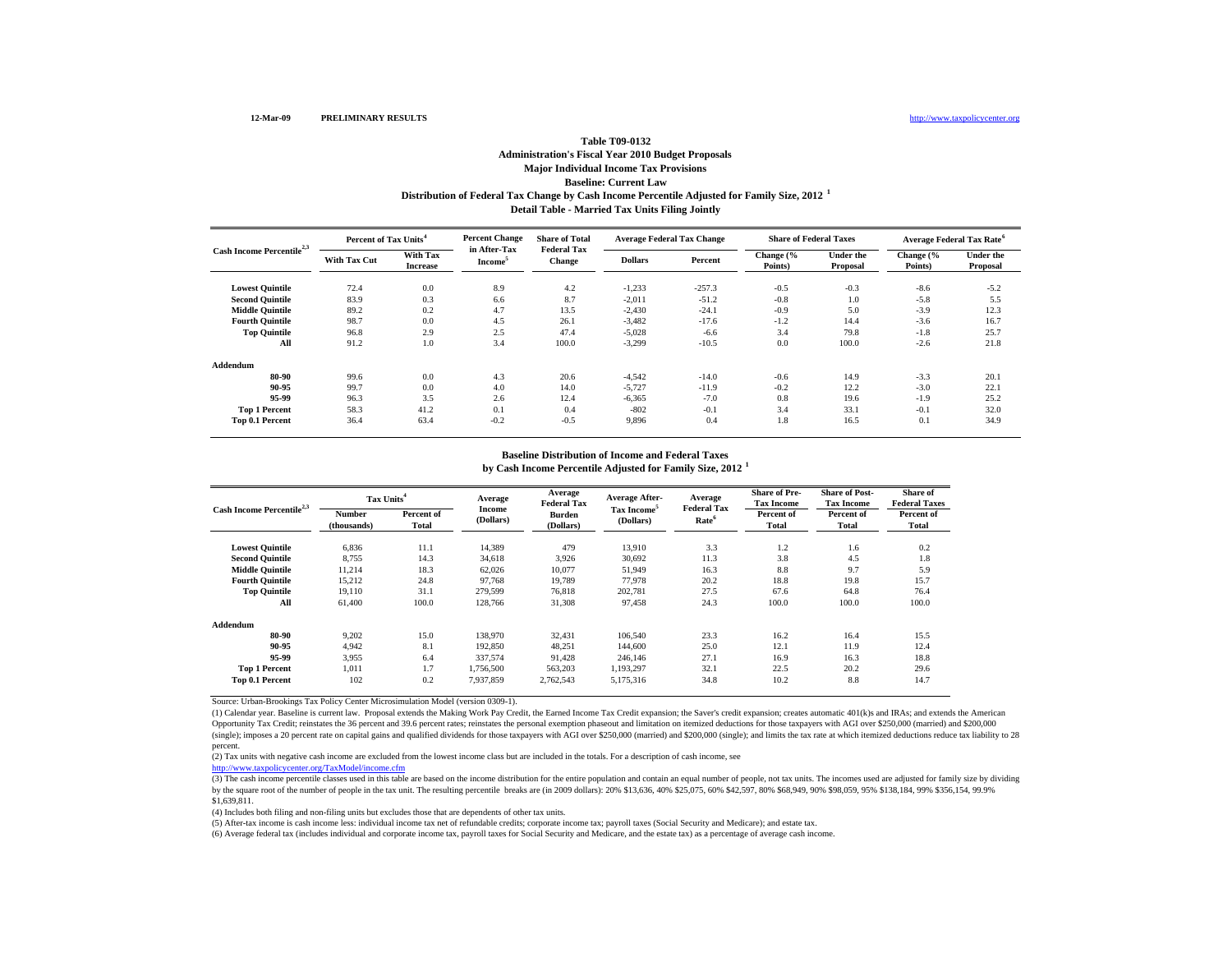# **Baseline: Current Law Distribution of Federal Tax Change by Cash Income Percentile Adjusted for Family Size, 2012 <sup>1</sup> Table T09-0132Administration's Fiscal Year 2010 Budget Proposals Major Individual Income Tax Provisions Detail Table - Head of Household Tax Units**

| Cash Income Percentile <sup>2,3</sup> | Percent of Tax Units <sup>4</sup> |                             | <b>Percent Change</b>               | <b>Share of Total</b>               | <b>Average Federal Tax Change</b> |         | <b>Share of Federal Taxes</b> |                              | <b>Average Federal Tax Rate<sup>6</sup></b> |                              |
|---------------------------------------|-----------------------------------|-----------------------------|-------------------------------------|-------------------------------------|-----------------------------------|---------|-------------------------------|------------------------------|---------------------------------------------|------------------------------|
|                                       | <b>With Tax Cut</b>               | With Tax<br><b>Increase</b> | in After-Tax<br>Income <sup>5</sup> | <b>Federal Tax</b><br><b>Change</b> | <b>Dollars</b>                    | Percent | Change (%<br>Points)          | <b>Under the</b><br>Proposal | Change (%<br>Points)                        | <b>Under the</b><br>Proposal |
| <b>Lowest Quintile</b>                | 90.5                              | 0.0                         | 8.2                                 | 24.4                                | $-1,205$                          | 158.5   | $-9.5$                        | $-13.3$                      | $-8.6$                                      | $-14.0$                      |
| <b>Second Quintile</b>                | 95.7                              | 0.1                         | 6.0                                 | 31.1                                | $-1,691$                          | $-56.8$ | $-5.8$                        | 7.9                          | $-5.4$                                      | 4.1                          |
| <b>Middle Quintile</b>                | 97.8                              | 0.0                         | 4.4                                 | 22.6                                | $-1,859$                          | $-20.4$ | 1.7                           | 29.5                         | $-3.6$                                      | 14.1                         |
| <b>Fourth Quintile</b>                | 99.3                              | 0.0                         | 3.6                                 | 14.6                                | $-2,206$                          | $-13.1$ | 4.5                           | 32.4                         | $-2.8$                                      | 18.7                         |
| <b>Top Quintile</b>                   | 97.3                              | 2.1                         | 1.9                                 | 7.3                                 | $-2,612$                          | $-5.3$  | 9.1                           | 43.5                         | $-1.4$                                      | 25.2                         |
| All                                   | 94.7                              | 0.1                         | 4.7                                 | 100.0                               | $-1,658$                          | $-25.1$ | 0.0                           | 100.0                        | $-4.0$                                      | 11.9                         |
| Addendum                              |                                   |                             |                                     |                                     |                                   |         |                               |                              |                                             |                              |
| 80-90                                 | 99.6                              | 0.0                         | 2.8                                 | 4.4                                 | $-2,420$                          | $-8.6$  | 2.8                           | 15.5                         | $-2.1$                                      | 22.4                         |
| 90-95                                 | 98.2                              | 0.2                         | 2.8                                 | 1.7                                 | $-3,325$                          | $-8.3$  | 1.2                           | 6.3                          | $-2.1$                                      | 23.3                         |
| 95-99                                 | 94.7                              | 5.2                         | 1.6                                 | 1.4                                 | $-3,416$                          | $-4.8$  | 2.0                           | 9.2                          | $-1.2$                                      | 24.0                         |
| <b>Top 1 Percent</b>                  | 55.0                              | 44.8                        | $-0.2$                              | $-0.1$                              | 1.831                             | 0.4     | 3.2                           | 12.4                         | 0.1                                         | 32.7                         |
| Top 0.1 Percent                       | 33.0                              | 66.6                        | $-0.6$                              | $-0.2$                              | 25,209                            | 1.0     | 1.5                           | 5.8                          | 0.4                                         | 35.6                         |

# **Baseline Distribution of Income and Federal Taxes**

**by Cash Income Percentile Adjusted for Family Size, 2012 <sup>1</sup>**

| Cash Income Percentile <sup>2,3</sup> | Tax Units <sup>4</sup> |                     | Average             | Average<br><b>Federal Tax</b> | <b>Average After-</b>                | Average<br><b>Federal Tax</b> | <b>Share of Pre-</b><br><b>Tax Income</b> | <b>Share of Post-</b><br><b>Tax Income</b> | Share of<br><b>Federal Taxes</b> |
|---------------------------------------|------------------------|---------------------|---------------------|-------------------------------|--------------------------------------|-------------------------------|-------------------------------------------|--------------------------------------------|----------------------------------|
|                                       | Number<br>(thousands)  | Percent of<br>Total | Income<br>(Dollars) | <b>Burden</b><br>(Dollars)    | Tax Income <sup>5</sup><br>(Dollars) | Rate <sup>6</sup>             | Percent of<br><b>Total</b>                | Percent of<br><b>Total</b>                 | Percent of<br>Total              |
| <b>Lowest Quintile</b>                | 8,355                  | 33.6                | 13,999              | $-760$                        | 14,759                               | $-5.4$                        | 11.3                                      | 14.1                                       | $-3.9$                           |
| <b>Second Quintile</b>                | 7.578                  | 30.5                | 31,423              | 2.979                         | 28.444                               | 9.5                           | 22.9                                      | 24.7                                       | 13.7                             |
| <b>Middle Quintile</b>                | 5.002                  | 20.1                | 51,564              | 9,121                         | 42.443                               | 17.7                          | 24.8                                      | 24.3                                       | 27.7                             |
| <b>Fourth Quintile</b>                | 2,726                  | 11.0                | 78,373              | 16,860                        | 61,512                               | 21.5                          | 20.6                                      | 19.2                                       | 27.9                             |
| <b>Top Quintile</b>                   | 1,153                  | 4.6                 | 184,854             | 49,121                        | 135,733                              | 26.6                          | 20.5                                      | 17.9                                       | 34.4                             |
| All                                   | 24,862                 | 100.0               | 41,756              | 6,618                         | 35,138                               | 15.9                          | 100.0                                     | 100.0                                      | 100.0                            |
| Addendum                              |                        |                     |                     |                               |                                      |                               |                                           |                                            |                                  |
| 80-90                                 | 740                    | 3.0                 | 115,411             | 28,300                        | 87,111                               | 24.5                          | 8.2                                       | 7.4                                        | 12.7                             |
| 90-95                                 | 211                    | 0.9                 | 158.521             | 40.190                        | 118,332                              | 25.4                          | 3.2                                       | 2.9                                        | 5.2                              |
| 95-99                                 | 169                    | 0.7                 | 280,025             | 70.657                        | 209,368                              | 25.2                          | 4.6                                       | 4.1                                        | 7.3                              |
| <b>Top 1 Percent</b>                  | 32                     | 0.1                 | 1,444,013           | 469,766                       | 974,247                              | 32.5                          | 4.5                                       | 3.6                                        | 9.3                              |
| Top 0.1 Percent                       | 3                      | 0.0                 | 6,993,121           | 2,463,279                     | 4,529,841                            | 35.2                          | 2.0                                       | 1.5                                        | 4.3                              |

Source: Urban-Brookings Tax Policy Center Microsimulation Model (version 0309-1).

(1) Calendar year. Baseline is current law. Proposal extends the Making Work Pay Credit, the Earned Income Tax Credit expansion; the Saver's credit expansion; creates automatic 401(k)s and IRAs; and extends the American Opportunity Tax Credit; reinstates the 36 percent and 39.6 percent rates; reinstates the personal exemption phaseout and limitation on itemized deductions for those taxpayers with AGI over \$250,000 (married) and \$200,000 (single); imposes a 20 percent rate on capital gains and qualified dividends for those taxpayers with AGI over \$250,000 (married) and \$200,000 (single); and limits the tax rate at which itemized deductions reduce tax liabi percent.

(2) Tax units with negative cash income are excluded from the lowest income class but are included in the totals. For a description of cash income, see

http://www.taxpolicycenter.org/TaxModel/income.cfm

(3) The cash income percentile classes used in this table are based on the income distribution for the entire population and contain an equal number of people, not tax units. The incomes used are adjusted for family size b by the square root of the number of people in the tax unit. The resulting percentile breaks are (in 2009 dollars): 20% \$13,636, 40% \$25,075, 60% \$42,597, 80% \$68,949, 90% \$98,059, 95% \$138,184, 99% \$356,154, 99.9% \$1,639,811.

(4) Includes both filing and non-filing units but excludes those that are dependents of other tax units.

(5) After-tax income is cash income less: individual income tax net of refundable credits; corporate income tax; payroll taxes (Social Security and Medicare); and estate tax.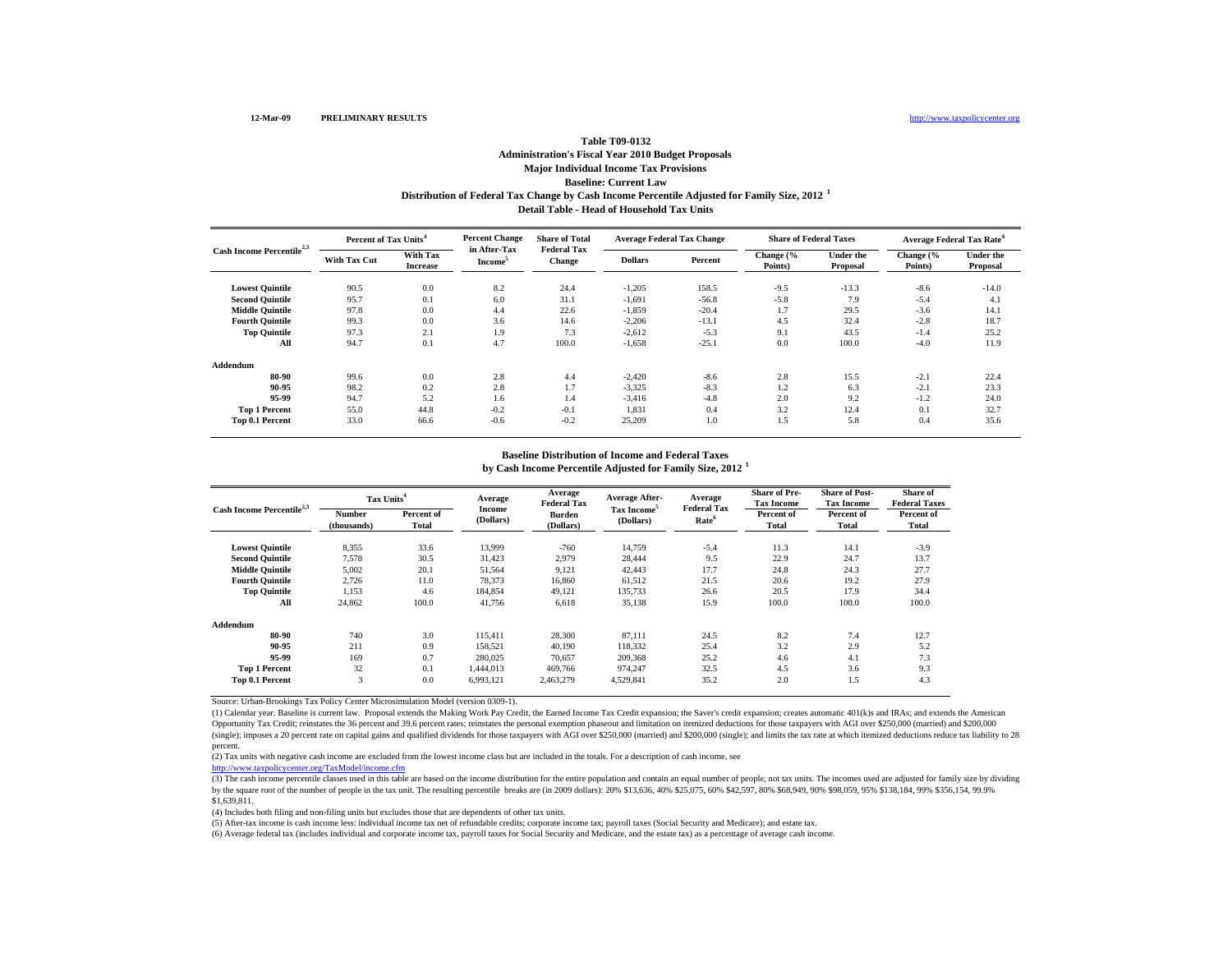### **Baseline: Current Law Distribution of Federal Tax Change by Cash Income Percentile Adjusted for Family Size, 2012 1 Table T09-0132Administration's Fiscal Year 2010 Budget Proposals Major Individual Income Tax Provisions Detail Table - Tax Units with Children**

| Cash Income Percentile <sup>2,3</sup> | Percent of Tax Units <sup>4</sup> |                                    | <b>Percent Change</b>               | <b>Share of Total</b>               | Average Federal Tax Change |         | <b>Share of Federal Taxes</b> |                       | Average Federal Tax Rate <sup>6</sup> |                              |
|---------------------------------------|-----------------------------------|------------------------------------|-------------------------------------|-------------------------------------|----------------------------|---------|-------------------------------|-----------------------|---------------------------------------|------------------------------|
|                                       | <b>With Tax Cut</b>               | <b>With Tax</b><br><b>Increase</b> | in After-Tax<br>Income <sup>5</sup> | <b>Federal Tax</b><br><b>Change</b> | <b>Dollars</b>             | Percent | Change (%<br>Points)          | Under the<br>Proposal | Change (%<br>Points)                  | <b>Under the</b><br>Proposal |
| <b>Lowest Quintile</b>                | 94.2                              | 0.0                                | 9.9                                 | 10.9                                | $-1,590$                   | 170.0   | $-2.0$                        | $-2.9$                | $-10.5$                               | $-16.7$                      |
| <b>Second Quintile</b>                | 99.2                              | 0.1                                | 7.8                                 | 16.5                                | $-2,475$                   | $-66.2$ | $-2.2$                        | 1.4                   | $-6.9$                                | 3.6                          |
| <b>Middle Quintile</b>                | 99.6                              | 0.0                                | 5.5                                 | 18.9                                | $-2,860$                   | $-24.3$ | $-1.3$                        | 9.8                   | $-4.5$                                | 13.9                         |
| <b>Fourth Quintile</b>                | 99.9                              | 0.0                                | 5.3                                 | 26.9                                | $-4,384$                   | $-18.6$ | $-1.0$                        | 19.7                  | $-4.2$                                | 18.2                         |
| <b>Top Quintile</b>                   | 95.7                              | 4.2                                | 2.4                                 | 26.6                                | $-5,328$                   | $-5.8$  | 6.5                           | 71.9                  | $-1.7$                                | 27.2                         |
| All                                   | 97.7                              | 0.7                                | 4.4                                 | 100.0                               | $-3,187$                   | $-14.3$ | 0.0                           | 100.0                 | $-3.4$                                | 20.0                         |
| Addendum                              |                                   |                                    |                                     |                                     |                            |         |                               |                       |                                       |                              |
| 80-90                                 | 100.0                             | 0.0                                | 4.5                                 | 14.1                                | $-5.437$                   | $-13.5$ | 0.2                           | 15.1                  | $-3.4$                                | 21.7                         |
| 90-95                                 | 99.9                              | 0.1                                | 4.1                                 | 8.2                                 | $-6,818$                   | $-11.5$ | 0.3                           | 10.5                  | $-3.0$                                | 23.1                         |
| 95-99                                 | 91.8                              | 8.0                                | 1.9                                 | 5.3                                 | $-5,455$                   | $-4.8$  | 1.8                           | 17.7                  | $-1.4$                                | 27.1                         |
| <b>Top 1 Percent</b>                  | 44.7                              | 55.1                               | $-0.3$                              | $-0.9$                              | 3,791                      | 0.5     | 4.2                           | 28.5                  | 0.2                                   | 34.0                         |
| Top 0.1 Percent                       | 25.3                              | 74.5                               | $-0.5$                              | $-0.7$                              | 29,584                     | 0.9     | 2.1                           | 13.7                  | 0.3                                   | 36.0                         |

#### **Baseline Distribution of Income and Federal Taxes**

**by Cash Income Percentile Adjusted for Family Size, 2012 1**

| Cash Income Percentile <sup>2,3</sup> | Tax Units <sup>4</sup> |                         | Average             | Average<br><b>Federal Tax</b> | Average After-                       | Average<br><b>Federal Tax</b> | <b>Share of Pre-</b><br><b>Tax Income</b> | <b>Share of Post-</b><br><b>Tax Income</b> | Share of<br><b>Federal Taxes</b> |
|---------------------------------------|------------------------|-------------------------|---------------------|-------------------------------|--------------------------------------|-------------------------------|-------------------------------------------|--------------------------------------------|----------------------------------|
|                                       | Number<br>(thousands)  | <b>Percent of Total</b> | Income<br>(Dollars) | <b>Burden</b><br>(Dollars)    | Tax Income <sup>5</sup><br>(Dollars) | Rate <sup>6</sup>             | <b>Percent of Total</b>                   | <b>Percent of Total</b>                    | <b>Percent of Total</b>          |
| <b>Lowest Quintile</b>                | 10.815                 | 21.9                    | 15,090              | $-935$                        | 16.025                               | $-6.2$                        | 3.5                                       | 4.8                                        | $-0.9$                           |
| <b>Second Quintile</b>                | 10.484                 | 21.3                    | 35,679              | 3,741                         | 31,938                               | 10.5                          | 8.0                                       | 9.3                                        | 3.6                              |
| <b>Middle Quintile</b>                | 10,353                 | 21.0                    | 64,150              | 11,754                        | 52,396                               | 18.3                          | 14.2                                      | 15.1                                       | 11.1                             |
| <b>Fourth Quintile</b>                | 9.644                  | 19.6                    | 105,690             | 23,563                        | 82.128                               | 22.3                          | 21.7                                      | 22.0                                       | 20.7                             |
| <b>Top Quintile</b>                   | 7,855                  | 15.9                    | 316,419             | 91,377                        | 225.042                              | 28.9                          | 53.0                                      | 49.2                                       | 65.4                             |
| All                                   | 49,293                 | 100.0                   | 95,214              | 22,259                        | 72,956                               | 23.4                          | 100.0                                     | 100.0                                      | 100.0                            |
| Addendum                              |                        |                         |                     |                               |                                      |                               |                                           |                                            |                                  |
| 80-90                                 | 4.070                  | 8.3                     | 160,563             | 40,340                        | 120,224                              | 25.1                          | 13.9                                      | 13.6                                       | 15.0                             |
| 90-95                                 | 1.884                  | 3.8                     | 227,342             | 59,433                        | 167,909                              | 26.1                          | 9.1                                       | 8.8                                        | 10.2                             |
| 95-99                                 | 1.523                  | 3.1                     | 403.939             | 114,831                       | 289,108                              | 28.4                          | 13.1                                      | 12.2                                       | 15.9                             |
| <b>Top 1 Percent</b>                  | 378                    | 0.8                     | 2,087,355           | 706,123                       | 1,381,233                            | 33.8                          | 16.8                                      | 14.5                                       | 24.3                             |
| Top 0.1 Percent                       | 37                     | 0.1                     | 9,762,184           | 3,484,212                     | 6,277,972                            | 35.7                          | 7.6                                       | 6.4                                        | 11.7                             |

Source: Urban-Brookings Tax Policy Center Microsimulation Model (version 0309-1).

Note: Tax units with children are those claiming an exemption for children at home or away from home.

(2) Tax units with negative cash income are excluded from the lowest income class but are included in the totals. For a description of cash income, see (1) Calendar year. Baseline is current law. Proposal extends the Making Work Pay Credit, the Earned Income Tax Credit expansion; the Saver's credit expansion; creates automatic 401(k)s and IRAs; and extends the American Opportunity Tax Credit; reinstates the 36 percent and 39.6 percent rates; reinstates the personal exemption phaseout and limitation on itemized deductions for those taxpayers with AGI over \$250,000 (married) and \$200,000 ( imposes a 20 percent rate on capital gains and qualified dividends for those taxpayers with AGI over \$250,000 (married) and \$200,000 (single); and limits the tax rate at which itemized deductions reduce tax liability to 28

http://www.taxpolicycenter.org/TaxModel/income.cfm

(3) The cash income percentile classes used in this table are based on the income distribution for the entire population and contain an equal number of people, not tax units. The incomes used are adjusted for family size b the square root of the number of people in the tax unit. The resulting percentile breaks are (in 2009 dollars): 20% \$13,636, 40% \$25,075, 60% \$42,597, 80% \$68,949, 90% \$98,059, 95% \$138,184, 99% \$356,154, 99.9% \$1,639,811.

(4) Includes both filing and non-filing units but excludes those that are dependents of other tax units.

(5) After-tax income is cash income less: individual income tax net of refundable credits; corporate income tax; payroll taxes (Social Security and Medicare); and estate tax.